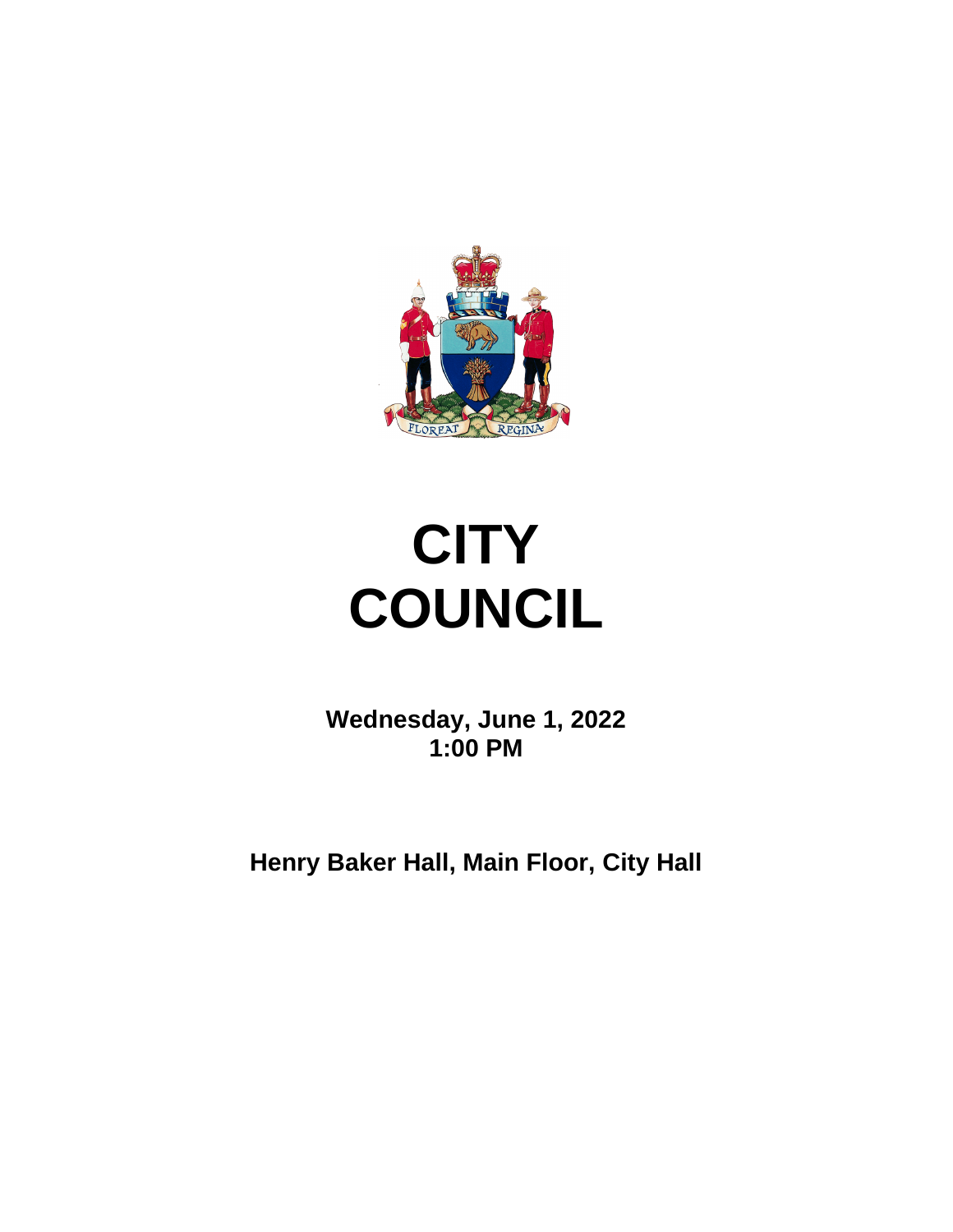

# **This meeting is being broadcast live by Access Communications for airing on Access Channel 7. By remaining in the room, you are giving your permission to be televised.**

# **Agenda City Council Wednesday, June 1, 2022**

## **Confirmation of Agenda**

## **Adoption of Minutes**

Minutes of the meeting held May 18, 2022

# **DELEGATIONS, PUBLIC NOTICE AND RELATED REPORTS**

- DE22-82 Julie Derby, Regina, SK
- DE22-83 Evan Hunchak, Dream Developments, Regina, SK
- IR22-2 Supplemental Report for Zoning Bylaw Amendment Coopertown, Phase I PL202100218

# **Recommendation**

That City Council receive and file this report.

CR22-45 Zoning Bylaw Amendment - PL202100218 – 500 N Courtney Street (Coopertown Phase 1)

# **Recommendation**

That City Council:

- 1. Approve the application to rezone portions of lands from Coopertown Phase 1, being part of SE 04-18-20-2 Ext 4, located within the Coopertown Concept Plan, as shown in Appendix A-1, from UH - Urban Holding Zone to as follows:
	- a. RU Residential Urban Zone Parts of Proposed Blocks 1, 2, 3, 4, 6, and 7;
	- b. RL Residential Low-Rise Zone Parts of Proposed Blocks 1, 6, 7, and A;
	- c. RH Residential High-Rise Zone- Proposed Block B;
	- c. PS Public Service Zone Proposed MR1 and MB1; and
	- d. LA Lane Access Overlay Zone Parts of Proposed Blocks 1,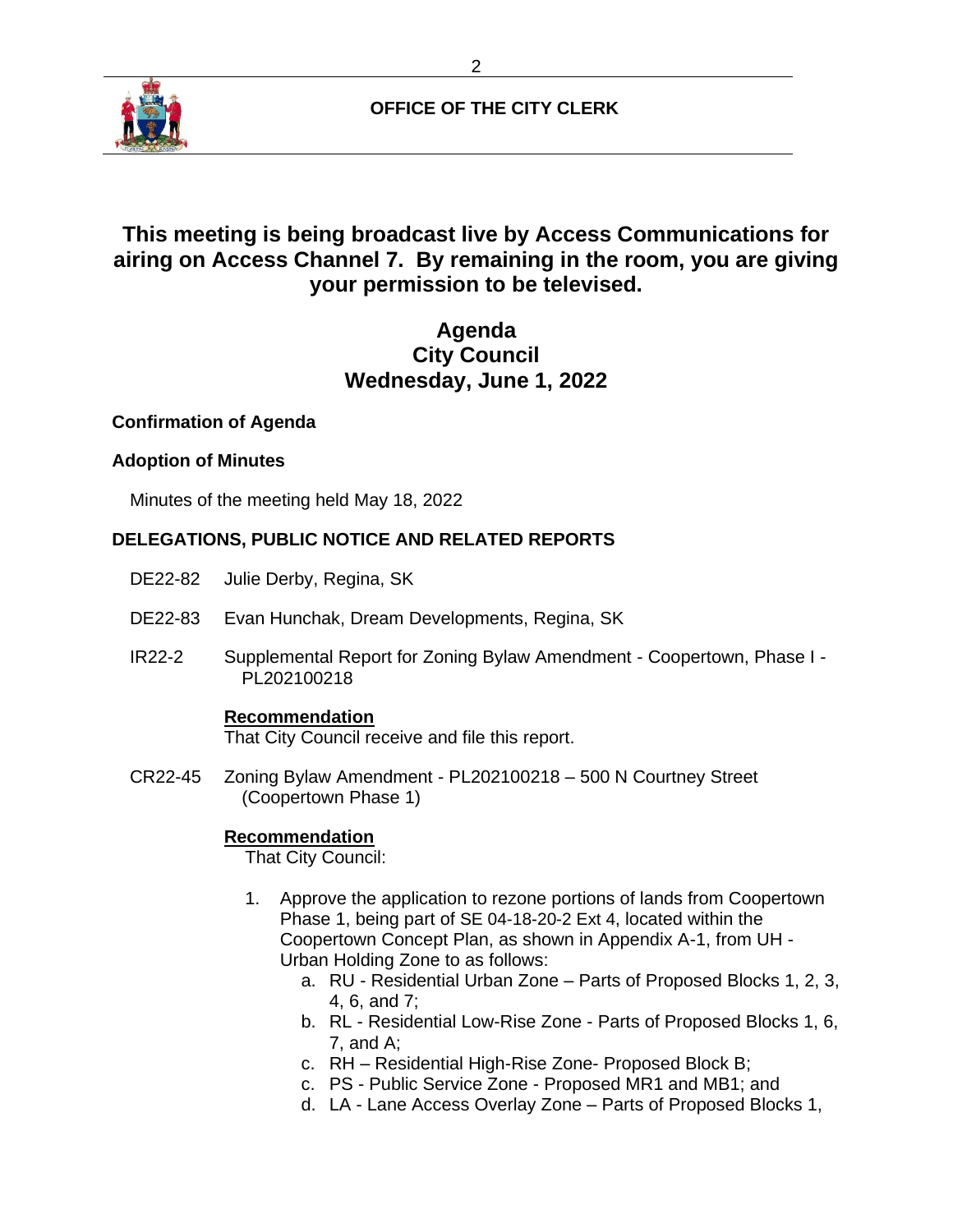

2, 3, and 4.

2. Instruct the City Solicitor to prepare the necessary bylaw(s) to give effect to the recommendations, to be brought forward to the meeting of City Council following approval of these recommendations and the required public notice.

# **DELEGATIONS AND RELATED REPORTS**

- DE22-87 Kathleen Donovan, Get the Lead Out, Regina, SK
- DE22-88 Dr. Carl Cherland, Regina, SK
- CR22-64 City of Regina Projects Investing in Canada Infrastructure Program (ICIP)

#### **Recommendation**

That City Council:

- 1. Approve the use of the City's remaining funds under the *Investing in Canada Infrastructure Program* (ICIP) towards:
	- (a) the planning and development of an indoor aquatic facility for residents; or
	- (b) in the event that the Province of Saskatchewan requires that the remaining funds be allocated to Public Transit and Green Stream projects rather than Community, Culture & Recreation Stream projects, then towards the following three projects as described in this report:
		- (i) wastewater capacity upgrades;
		- (ii) Renewable Regina facility upgrades; and
		- (iii) pedestrian connectivity & transit enhancements.
- 2. Authorize the City Clerk to execute all agreements with the Government of Saskatchewan and Government of Canada upon review and approval of the City Solicitor.
- DE22-84 Tim Reid and Wayne Morsky, REAL, Regina, SK
- CM22-15 Regina Exhibition Association Limited (REAL) 2021 Annual Submittal

#### **Recommendation**

That City Council:

1. Authorize the Executive Director, Financial Strategy & Sustainability,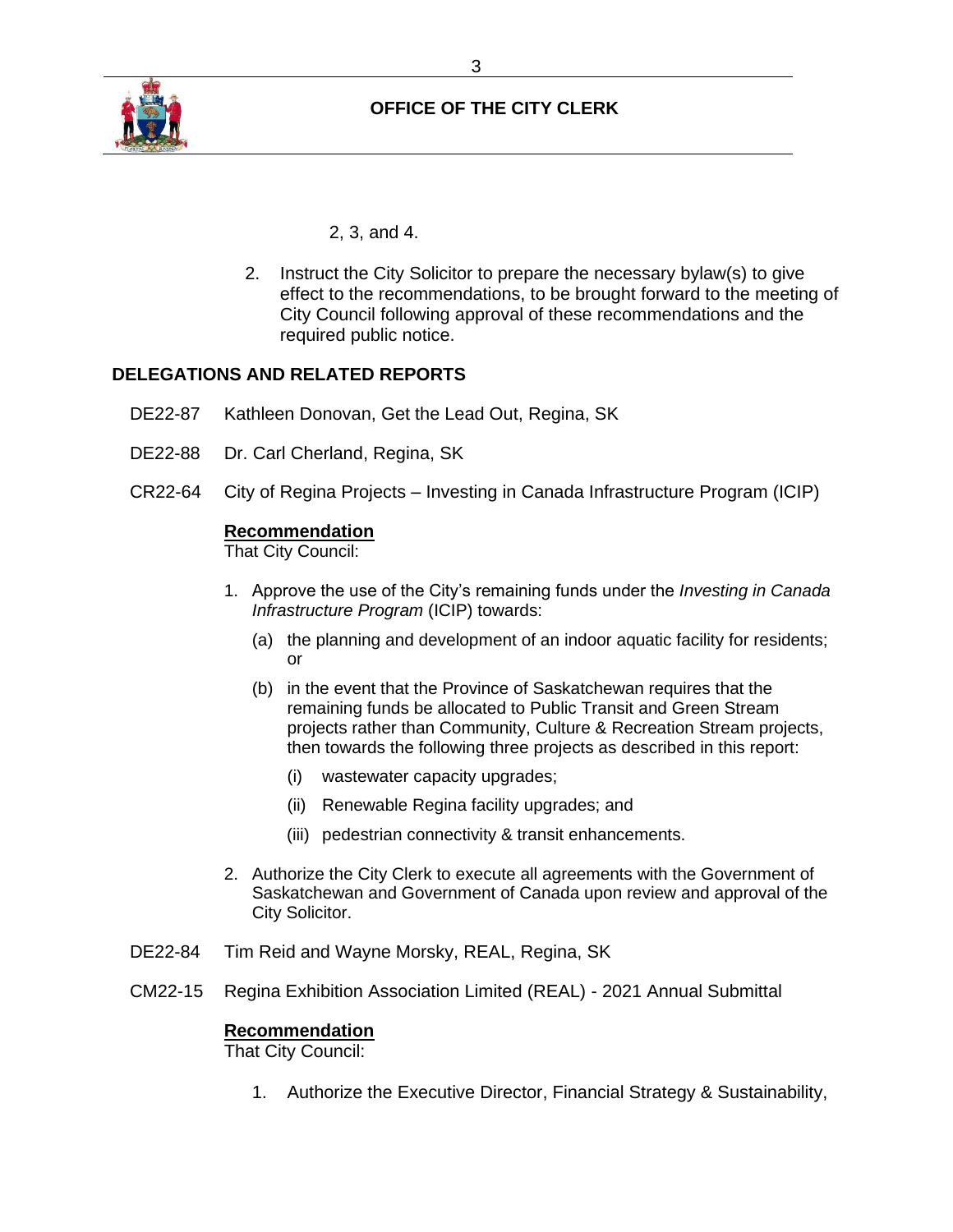

as the City's proxy, to exercise the City of Regina's voting rights at the Regina Exhibition Association Limited (REAL) Annual General meeting (AGM) as follows:

- a) Approve the Annual Report and Audited Financial Statements for the 2021 operating year (Appendix A)
- b) Approve the 2022 Operating Budget (Appendix B)
- c) Approve the postponement of selecting an Auditor.
- DE22-85 Tina Svedahl, Chris Lane, Karastin Michalycia, and Chelsea Galloway, Economic Development Regina, Regina, SK
- CM22-17 Economic Development Regina (EDR) 2021 Annual Submittal

#### **Recommendation**

That City Council:

- 1. Authorize the Executive Director, Financial Strategy & Sustainability, as the City's proxy, to exercise the City of Regina's voting rights at the upcoming Economic Development Regina Inc. (EDR) Annual General meeting as follows:
	- a. Approve the audited financial statements for the 2021 operating year (Appendix A);
	- b. Approve the 2021 Annual Report (Appendix B);
	- c. Approve the 2022 Operating Budget (Appendix C);
	- d. Approve the postponement of selecting an Auditor for 2022.
- DE22-86 Stu Niebergall, Regina and Area Homebuilders Association, Regina, SK
- CR22-65 Retrofit Rebate Program

#### **Recommendation**

That City Council:

- 1. Approve the creation and implementation of the Retrofit Rebate Program as outlined in this report which has the goal of reducing energy consumption, reducing greenhouse gas emissions and providing some financial assistance to residential property owners.
- 2. Approve the elements of the Retrofit Rebate Program that includes, at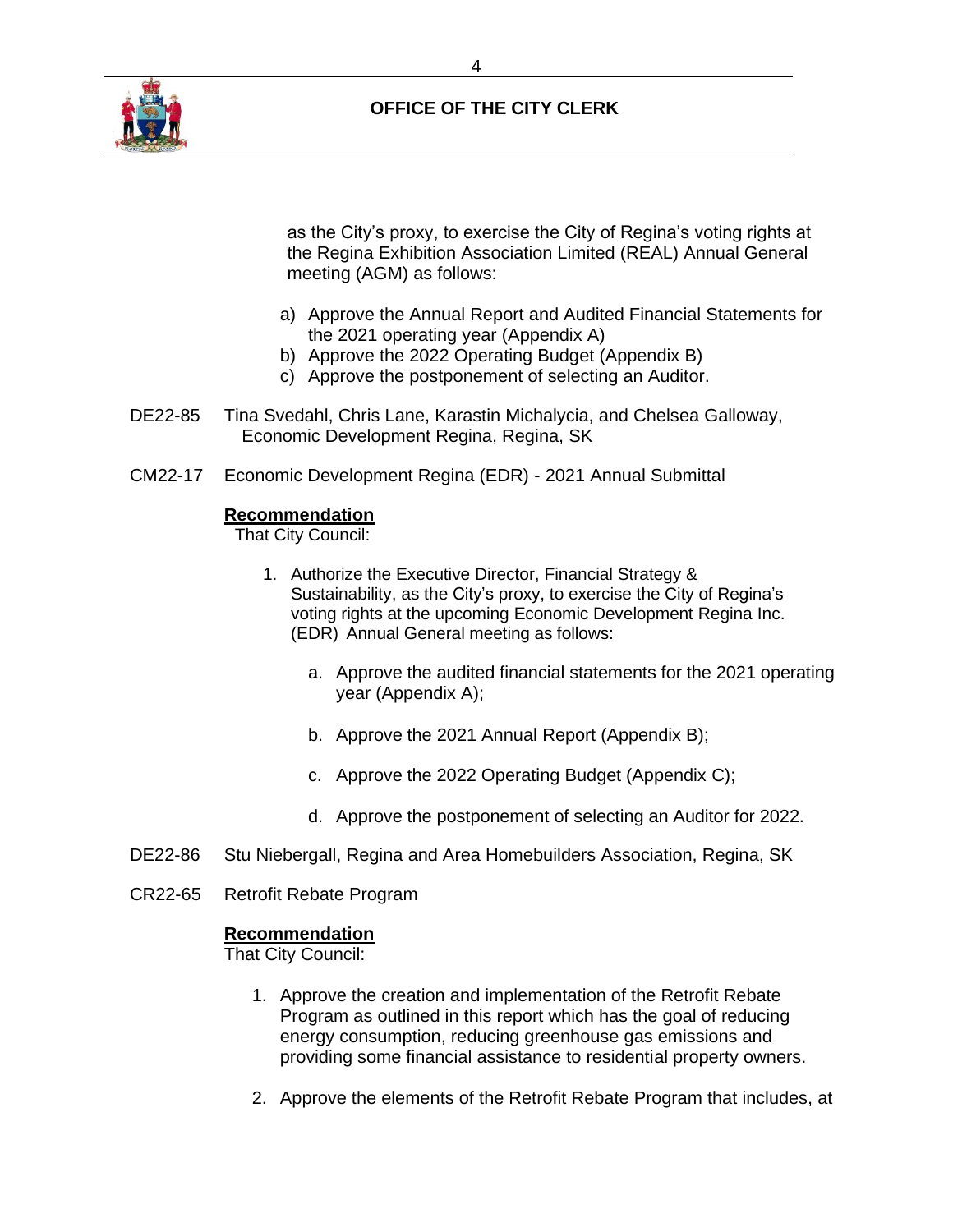

minimum, the following key elements as identified in this report and Appendix C of the report:

- (a) participants in the City's Retrofit Rebate Program must already have an Application ID for the Federal Government's Greener Homes Grant Program;
- (b) the portion of grant funds recipients of the City's Retrofit Rebate Program will receive will be contingent on the category of retrofit and the money received through the Federal Government's program;
- (c) the maximum grant any recipient of the City's Retrofit Rebate Program will receive is \$5000;
- (d) there is a potential that the number of applicants for the City's Retrofit Rebate Program will exceed 80 persons and/or their requested funds will exceed the total money the City has allocated for the Retrofit Rebate Program, and in such case the City will use a draw methodology to allocate the available funds to qualifying applicants; and
- (e) the Retrofit Rebate Program will require verification of receiving the Greener Homes Grant to confirm that the retrofit(s) occurred.
- 3. Authorize Technology Champion, or designate, to create and implement the Retrofit Rebate Program, and to thereafter, approve application forms, negotiate, award, enter into an agreement, amend such agreements and to authorize any ancillary agreements or documents required to give effect to the Retrofit Rebate Program so long as such decisions and direction do not substantially change what is described in this report.

# **TABLED AND RELATED REPORTS**

CM22-14 Heritage Demolition - 1863 Cornwall Street

#### **Recommendation**

That City Council approve Option 3 outlined in the report to:

1. Retain 1863 Cornwall Street as a designated property within the boundaries of the Victoria Park Heritage Conservation District.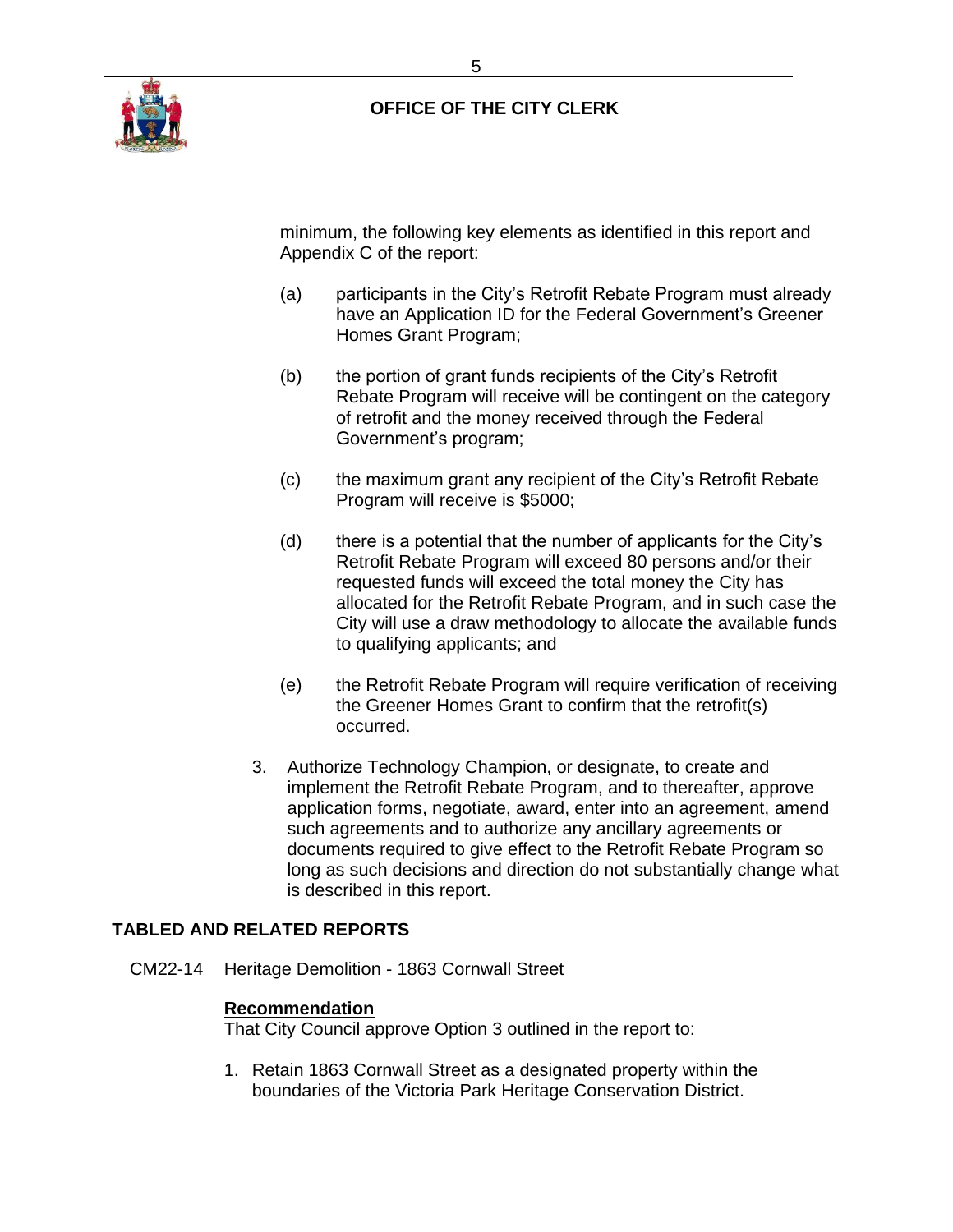

- 2. Approve the demolition of the Burns Hanley Building subject to the property owner entering into a heritage easement and covenant agreement, to be registered against the title to the property, including terms and conditions that provide for redevelopment of the property in accordance with the plans submitted by the applicant; and including the dismantling and storage of the west façade of the building for the purposes of reconstruction and restoration of its significant features to be incorporated as a condition of any future application for redevelopment of the property.
- 3. Not issue the proposed repair order in relation to the property.

#### **CITY MANAGER'S REPORTS**

CM22-16 2022 Regina Public School Board Division No. 4, Subdivision No. 2 By-**Election** 

#### **Recommendation**

That City Council:

- 1. Approve October 25, 2022 as the By-Election date for the Regina Public School Board Division No. 4, Subdivision No. 2 Trustee in accordance with section 12 of *The Local Government Election Act, 2015.*
- 2. Approve the polling areas and polling places as outlined in Appendix B and Appendix C in accordance with section 22 of *The Local Government Election Act, 2015*.
- 3. Approve the rates of remuneration for election officials summarized in Appendix D.
- 4. Instruct the City Solicitor to amend Bylaw 2012-42 being *The Mail-in Ballot Bylaw, 2012* to clarify that it applies to School Board elections to align with Schedule B of the Bylaw.

#### **COMMITTEE REPORTS**

#### EXECUTIVE COMMITTEE

CR22-66 Appointment for Regina Planning Commission

#### **Recommendation**

That City Council approve the following appointment to the Regina Planning Commission for the term of office indicated below, and continue to hold office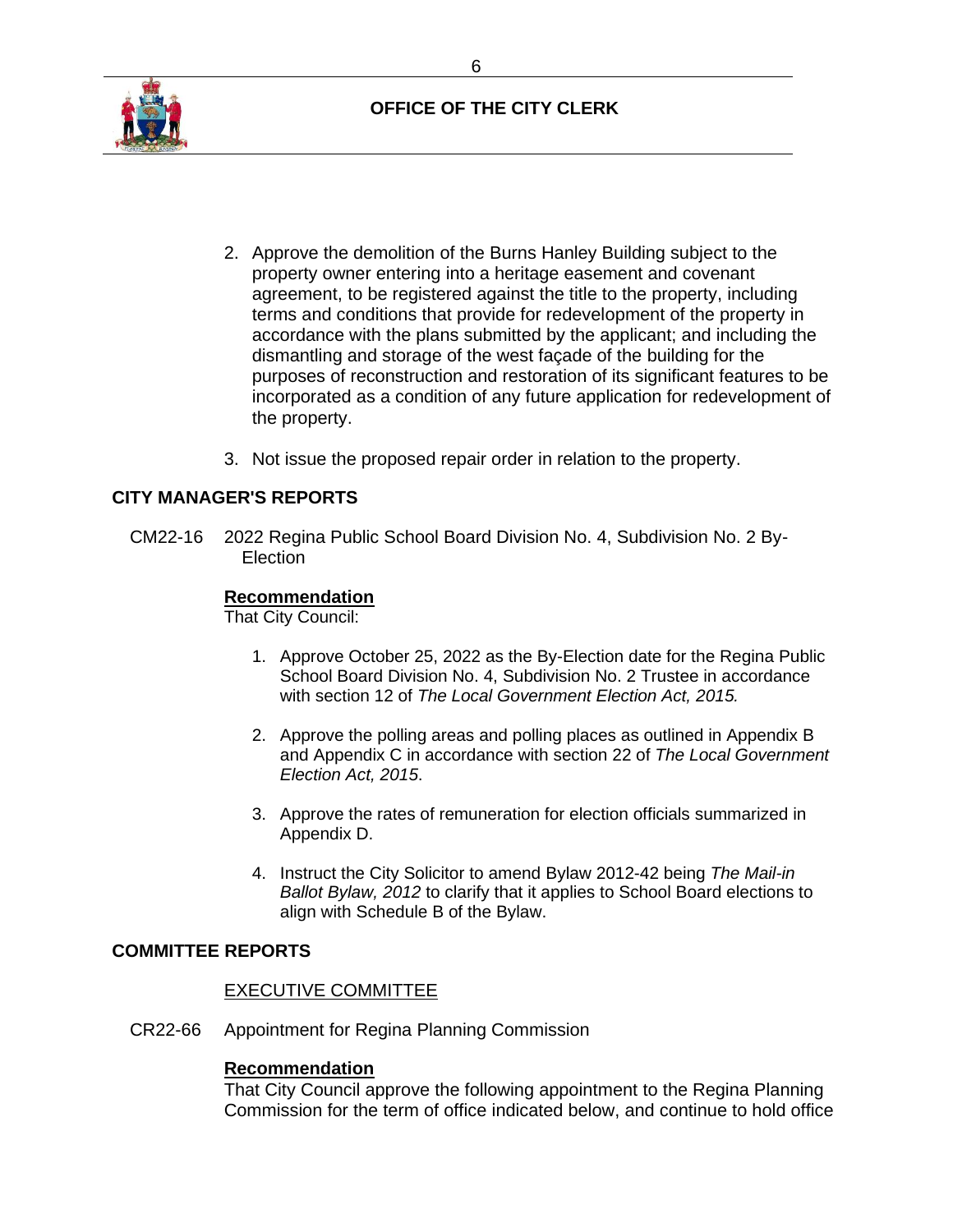

for the term indicated or until their successor is appointed:

Maynard Sonntag June 1, 2022 to December 31, 2023

CR22-67 Hyperion Upgrade Consulting Approval

## **Recommendation**

That City Council:

- 1. Authorize the Executive Director, Financial Strategy & Sustainability or designate, to initiate a public procurement process to engage consulting and professional services over \$750,000 to support the modernization of the budget & forecasting system.
- 2. Authorize the Executive Director, Financial Strategy & Sustainability or designate, to negotiate, award, enter into an Agreement with the highest ranked proponent(s), to authorize any amendments to the Agreement that do not substantially change what is described in this report and to authorize any ancillary agreements or documents required to give effect to the Agreement.
- 3. Authorize the City Clerk to execute the necessary agreements after review and approval by the City Solicitor.
- 4. Authorize transfers in 2022 to the Hyperion Upgrade capital project from the Business Transformation capital project of up to \$350,000 and from the EBS Upgrade capital project of up to \$300,000.
- CR22-68 Property Tax & Utility Affordability Program

#### **Recommendation**

That City Council:

- 1. Authorize the City Manager, or designate, to implement the Low-Income Municipal Property Tax Deferral Program for senior citizens or people living with disabilities without interest as described in Appendix A.
- 2. Authorize the City Manager, or designate, to implement the Water Utility Rebate Program for senior citizens or people living with disabilities as described in Appendix B.
- 3. Authorize the City Manager, or designate, to implement the High-Efficiency Water Retrofits Program for low-income senior citizens or lowincome people living with disabilities as described in Appendix C.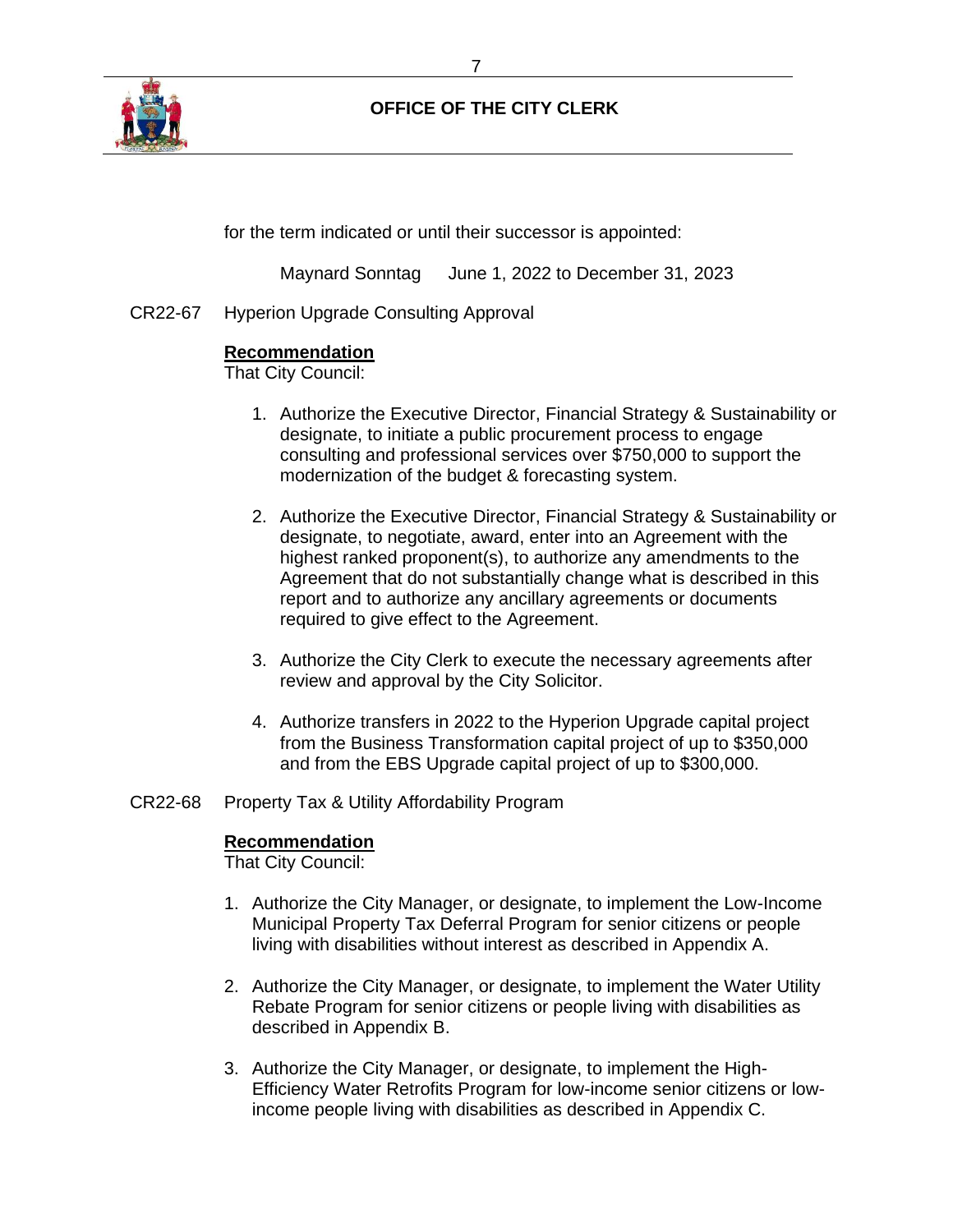

- 4. Delegate authority to the Executive Director, Financial Strategy & Sustainability, or designate, to negotiate, award, and enter into contracts, including any later amendments to the contracts, with plumbing contractors approved through a High-Efficiency Water Retrofits Program Request for Supplier Qualification (RFSQ) to be completed by end of Q4 2022.
- 5. Direct the City Clerk to execute contracts with approved plumbing contractors upon review and approval of the City Solicitor.
- 6. Approve a 0.5 per cent utility rate increase in the 2023 budget to finance the Water Utility Rebate Program.
- 7. Instruct the City Solicitor to prepare amendments to Bylaw No. 8942, being *The Regina Water Bylaw,* for consideration with the 2023 Budget to apply a \$0.01 daily fee on all water utility bills to finance the High-Efficiency Water Retrofits Program.
- 8. Instruct the City Solicitor to prepare a bylaw to establish the Low-Income Municipal Property Tax Deferral Program as described in Appendix A with property deferrals to commence in January 2023.
- 9. Instruct the City Solicitor to prepare amendments to Bylaw 2003-69, being *The Regina Administration Bylaw,* to remove penalties from deferred municipal taxes and remove conflicts between the Low-Income Municipal Property Tax Deferral Program and the City's Tax Installment Payment Plan (TIPPS) and Penalty Reduced Payment Plan (PRPP).
- 10. Instruct the City Solicitor to prepare amendments to Bylaw 8942, being *The Regina Water Bylaw,* to allow a \$0.66 daily credit and a \$1.32 daily credit to be applied to water utility bills for program applicants who meet the criteria specified in Appendix B.
- 11. Instruct the City Solicitor to prepare any other amendments to Bylaws required to give effect to the recommendations in this report.
- 12. Remove items CR21-130 and CR21-141 from the outstanding items list for City Council.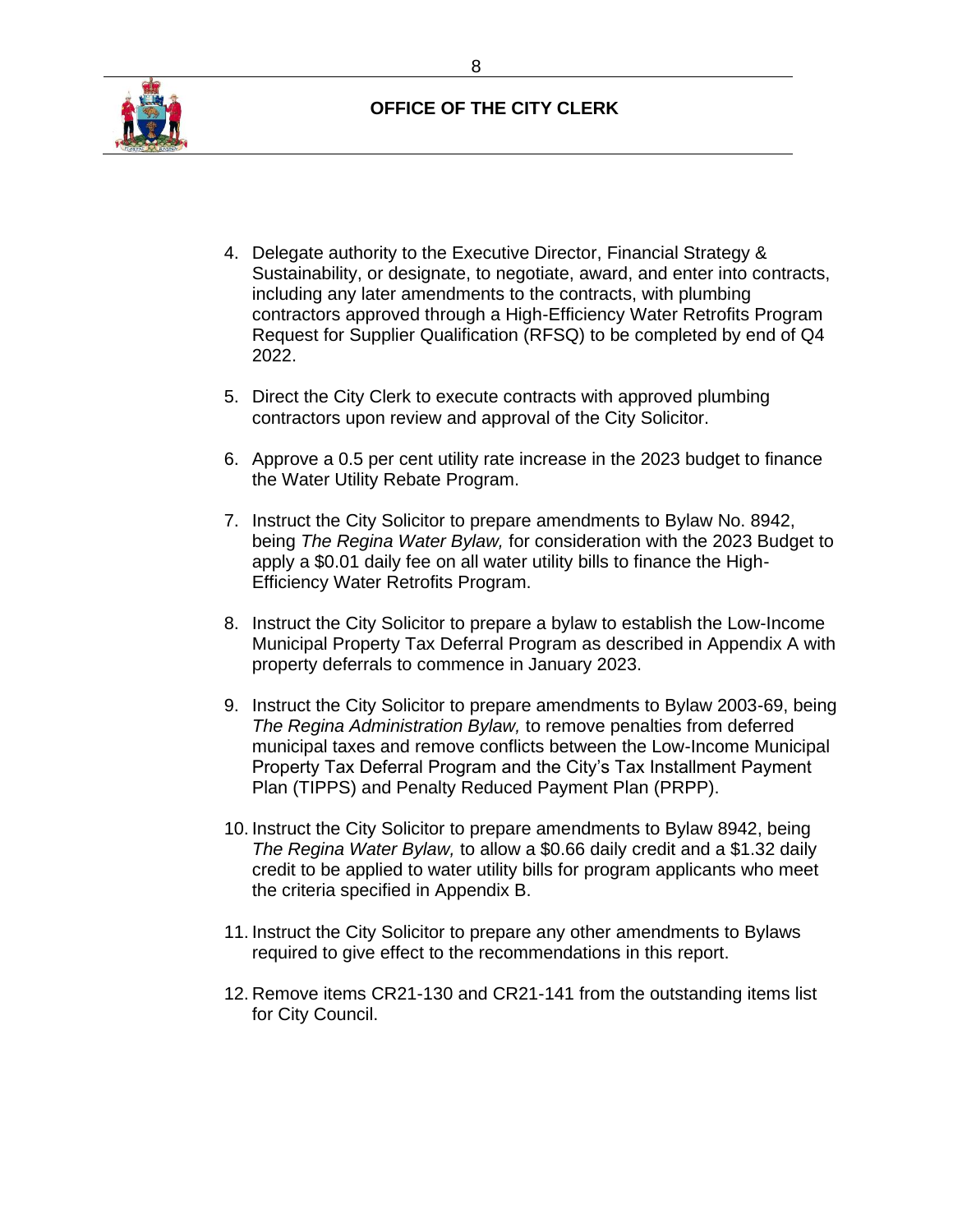

#### **NOTICE OF MOTION**

MN22-4 2SLGBTQIAP+ Communities in Regina

## **Recommendation**

THEREFORE BE IT RESOLVED that Administration prepare a report for Executive Committee in Q2 of 2023 which explores and makes recommendations regarding:

- 1. Concrete steps, funding, programs and approaches which the City of Regina can implement to improve the lived experience of 2SLGBTQIAP+ people based on research and a jurisdictional scan of other cities.
- 2. The inclusion of a 2SLGBTQIAP+ advisory committee and/or a dedicated 2SLGBTQIAP+ Community Consultant within the Community Wellbeing & Inclusion Branch to inform future decisions and programs.
- 3. The inclusion of a gender-based analysis that includes meaningful inclusion of 2SLGBTQIAP+ realities in all reports and matters coming before City Council or committees of Council – in the same way that such reports currently identify potential environmental impacts.
- 4. Tthe City of Regina as an employer:
	- a. Including 2SLGBTQIAP+ people under all employee equity policies.
	- b. Streamlined name change process (respecting employee identification, email addresses, etc.) for all city staff.
	- c. Provision of all gender change rooms and washrooms.
	- d. Develop expansive education for all leadership and front-line staff;
	- e. Analysis regarding how the part-time nature of City Councillor positions dissuades 2SLGBTQIAP+ people and other marginalized people from seeking those positions. Recommendations flowing from this analysis.
- 5. The City of Regina as a Service Provider:
	- a. Include 2SLGBTQIAP+ needs such as all gender changing rooms<sup>i</sup> and trans affirming changing room policies<sup>ii</sup> in all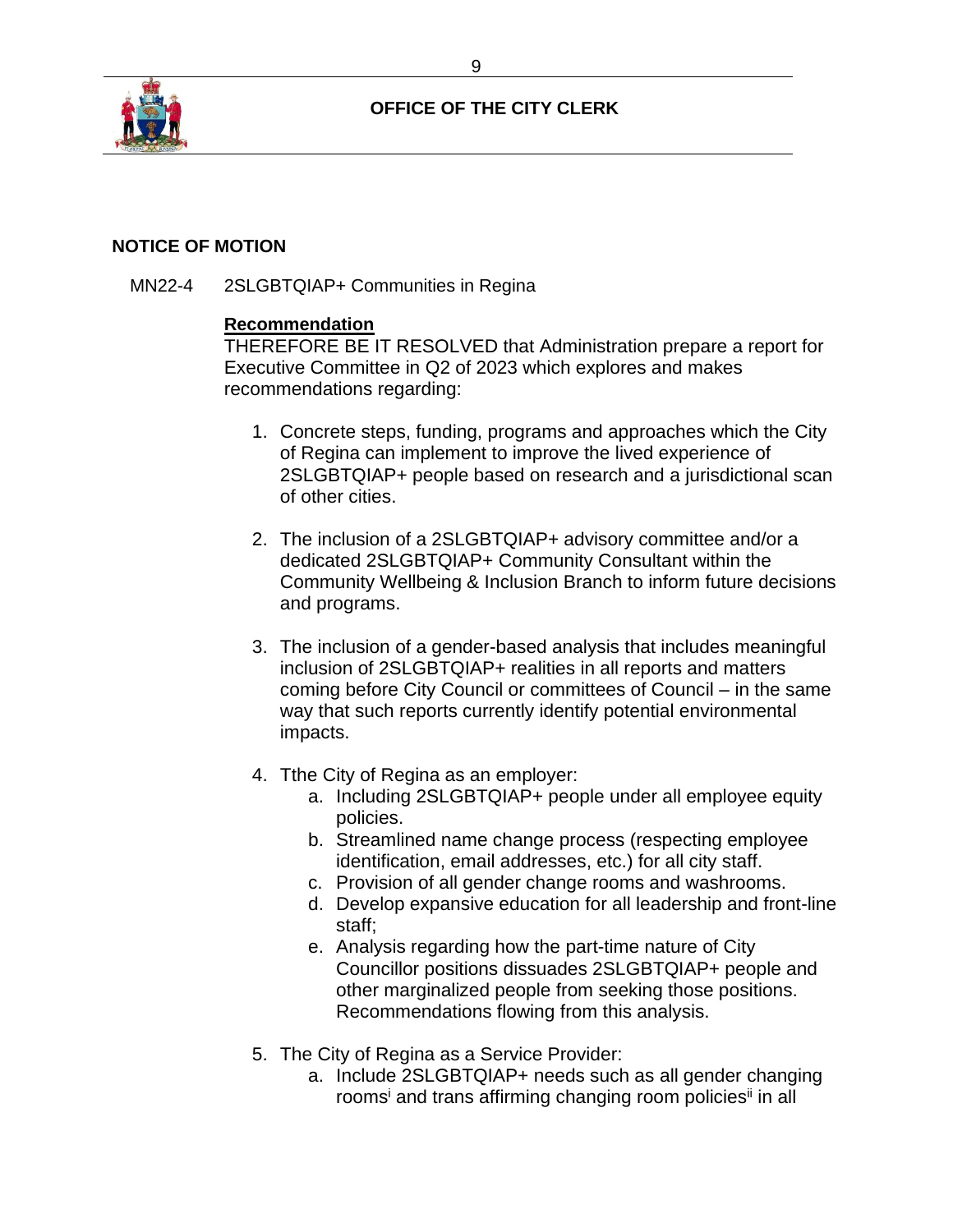

facility upgrades and developments.

- b. Include 2SLGBTQIAP+ specific space/programming such as all-body swimming<sup>iii</sup> or gym time, all gender youth sports, etc.
- c. Create priority facility booking and/or permit process for 2SLGBTQIAP+ community events.
- d. An analysis of the City's existing "family" programming, including exploration of whether the implied meaning of family includes family as commonly understood amongst 2SLGBTQIAP+ people<sup>iv</sup>.
- 6. The City of Regina as a funder:
	- a. Create 2SLGBTQIAP+ funding streams. This funding to include intergenerational programs, and serving 2SLGBTQIAP+ people at all stages of life.
	- b. Target funding for 2SLGBTQIAP+ within ethnoracial communities.
	- c. Require as a condition of all funding that the applicant/recipient provides services which are available and inclusive of 2SLGBTQIAP+ people.

# **BYLAWS AND RELATED REPORTS**

- 2022-17 The Conservation of Heritage Properties Tax Exemption for The Canada Life Assurance Building Located at 2201 11th Avenue Bylaw, 2022
- 2022-34 The Community Non-Profit Tax Exemption Amendment Bylaw, 2022

# **Adjournment**

<sup>&</sup>lt;sup>i</sup> All gender changing rooms refer to changing rooms that are open to people of any gender.

ii Trans affirming changing room policies refer to policies that affirm trans people's rights to use whichever changing room aligns with their identified gender. E.g. policy that explicitly states trans women's right to use the women's changing room, and trans men's right to use the men's changing room.